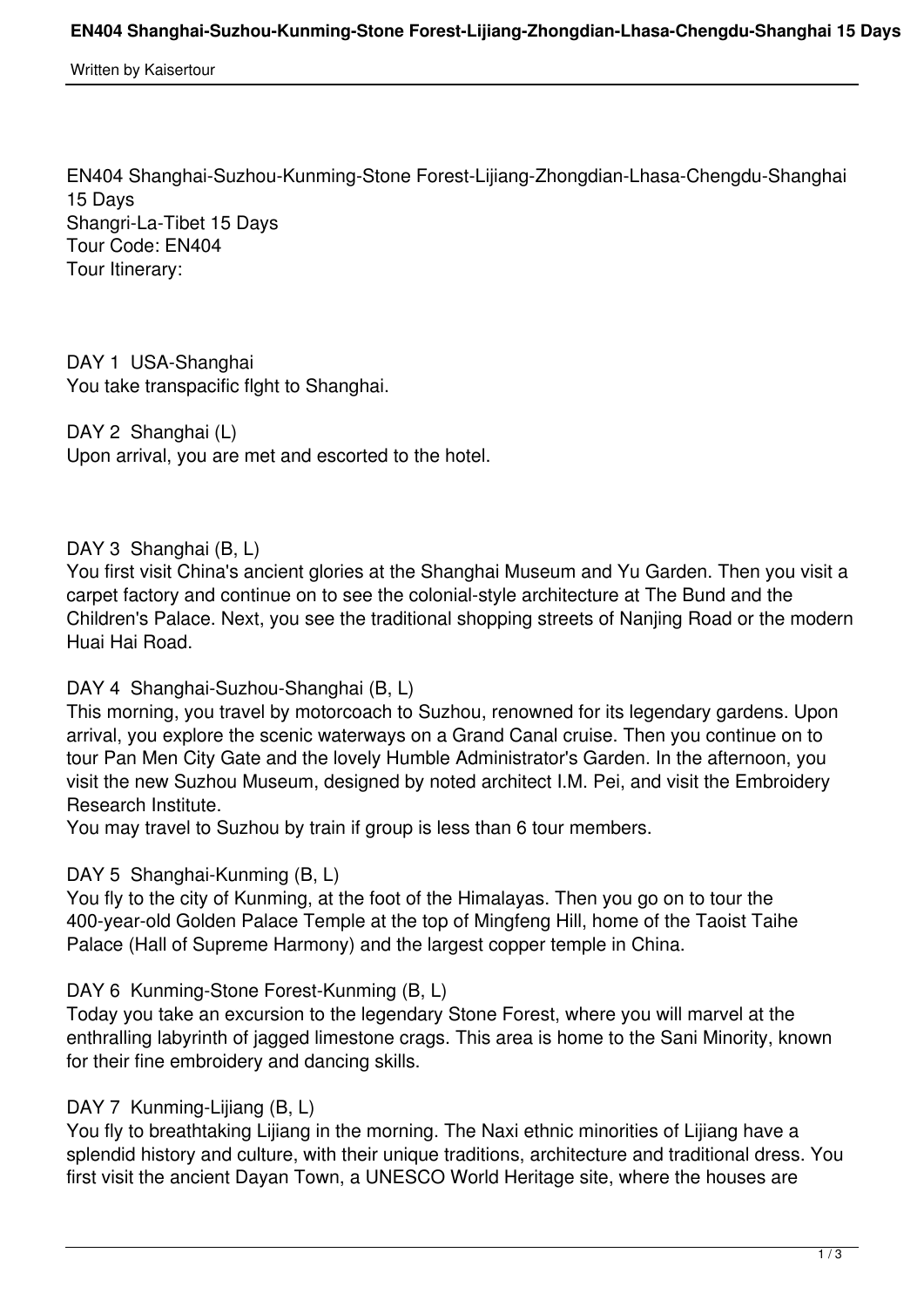#### Written by Kaisertour

wood-and-earth structures with tiled roofs and flower-filled courtyards. Then you see the Mu Family Mansion, ancient home of a Naxi noble, is now a museum offering insight into Naxi history and culture. Next, a tour takes you to scenic Black Dragon Pool with its Moon Embracing Pavilion and Dongba Cultural Village. Besides, you can enjoy views of Jade Dragon Snow Mountain reflecting in the pond.

# DAY 8 Lijiang (B, L)

If weather permits you may see a morning outdoor show, impressive Lijiang-Snow Mountain or an evening performance in a theater, Li Shui Jin Sha. Then you visit Joseph Rock's former residence. In the afternoon, you visit Baisha village to see its Ming and Qing dynasty frescos, then tour Yuhu Village, a well-preserved Naxi community.

## DAY 9 Lijiang-Zhongdian (B, L)

You travel by motorcoach to Zhongdian, the stunningly picturesque setting believed to be the inspiration of the mythical Shangri-La described in James Hilton's novel, Lost Horizon. En route, you can see the "First Bend" of the Yangtze River at Shigu, and astounding Hutiao (Tiger Leap) Gorge on the Jinsha River, one of the deepest gorges in the world.

## DAY 10 Zhongdian (B, L)

Today, a breathtaking sightseeing tour of this beautiful region brings you the view of 17th-century Ganden Songzanglin Monastery and scenic Napa Lake. Then you go on to tour Zhongdian's Tibetan-style old town and local market.

# DAY 11 Zhongdian-Lhasa (B, L)

This morning, you fly to Lhasa, mountainous capital of Tibet where you will be greeted at the airport with a traditional Tibetan welcome ceremony (Welcome ceremony with 10 or more passengers). The rest of the day is free to adjust to the altitude of one of the world's highest plateaus–about 12,000 ft. above sea level.

## DAY 12 Lhasa (B, L)

An extraordinary day of sightseeing shows you Norbulingkha, summer palace, built by the seventh Dalai Lama in the 18th century. Then you go on to magnificent Sera Monastery to see groups of red-robbed young monks debate Buddhist doctrines in lively traditional style. Alternatively, you can visit scenic Drepung Monastery once home to 10,000 Lamas.

## DAY 13 Lhasa (B, L)

You will not soon forget the spectacular architecture at the world-famous Potala Palace. Being former living quarters of the Dalai Lama, it has massive 1,000 room structure towers over this mountain city. Then you continue on to visit the famous Barkhor Market where you may shop for Tibetan items. You see one of Tibet's holiest shrines, revered 7th century Jokhang Temple, where pilgrims come to worship before the statue of the Sakyamuni Buddha, lavishly enthroned in gold. This evening, you enjoy a memorable Tibetan dinner and show where you will be welcomed with a traditional Yak Dance (Yak Dance with 10 or more passengers).

## DAY 14 Lhasa-Chengdu-Shanghai (B, L)

This morning, you bid farewell to the mountains of Tibet as you fly to Chengdu and then